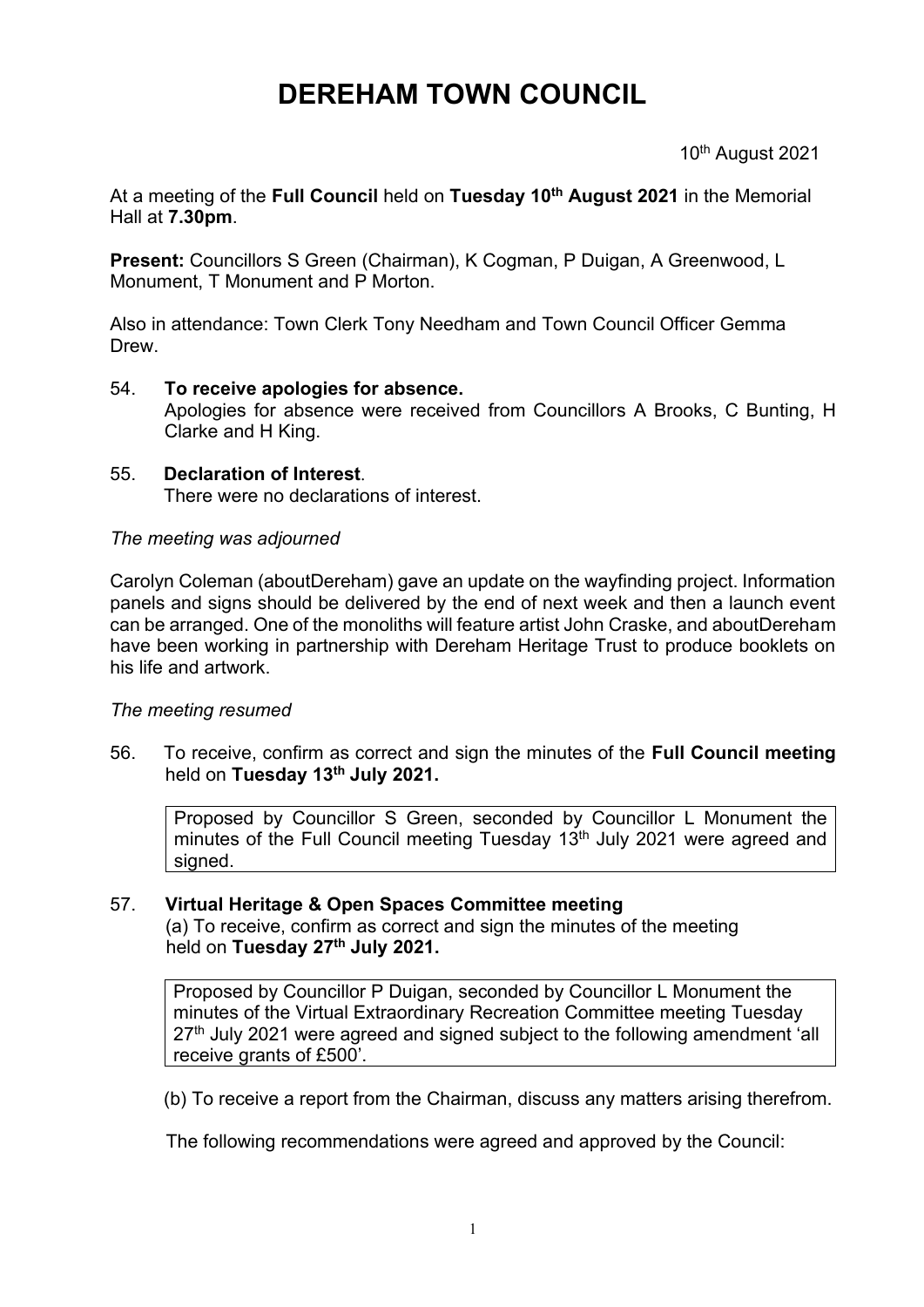## **To consider biodiversity grant applications.**

It was agreed Toftwood Infant, Toftwood Junior and Kings Park all receive grants of £500 towards their biodiversity project.

### 58. **Virtual Recreation Committee meeting**

(a) To receive, confirm as correct and sign the minutes of the meeting held on **Tuesday 27th July 2021.**

Proposed by Councillor K Cogman, seconded by Councillor P Morton the minutes of the virtual Recreation Committee meeting Tuesday 27<sup>th</sup> July 2021 were agreed and signed subject to the following amendment 'adopt open spaces'.

(b) To receive a report from the Chairman, discuss any matters arising therefrom.

The following recommendations were agreed and approved by the Council:

## **To consider the adoption of open spaces at the development on Westfield Road.**

It was agreed that the Town Council adopt open spaces at the development on Westfield Road, subject to contract.

It was agreed that the 10-year maintenance sum for the large informal open spaces be calculated against actual contractor costs once the detailed layout was known.

## **To consider establishing policy for adopting open spaces from developers.**

It was agreed to establish a policy 'To be minded to adopt open spaces from developer', this would be reviewed in two years.

## 59. **Dereham Car Scheme Appointments Committee meeting**

(a) To receive, confirm as correct and sign the minutes of the meeting held on **Friday 30th July 2021.**

Proposed by Councillor S Green, seconded by Councillor P Morton the minutes of the Dereham Car Scheme Appointments Committee meeting Friday 30<sup>th</sup> July 2021 were agreed and signed.

### 60. **To receive and adopt the list of accounts paid, the Financial Statement and list of accounts to be paid.**

Proposed by Councillor S Green, the list of accounts paid, the Financial Statement and list of accounts to be paid were agreed.

## 61. **To consider committees for new councillor.**

It was agreed that Councillor A Greenwood would join the Social & Welfare, Markets & Buildings and Finance & Governance committees.